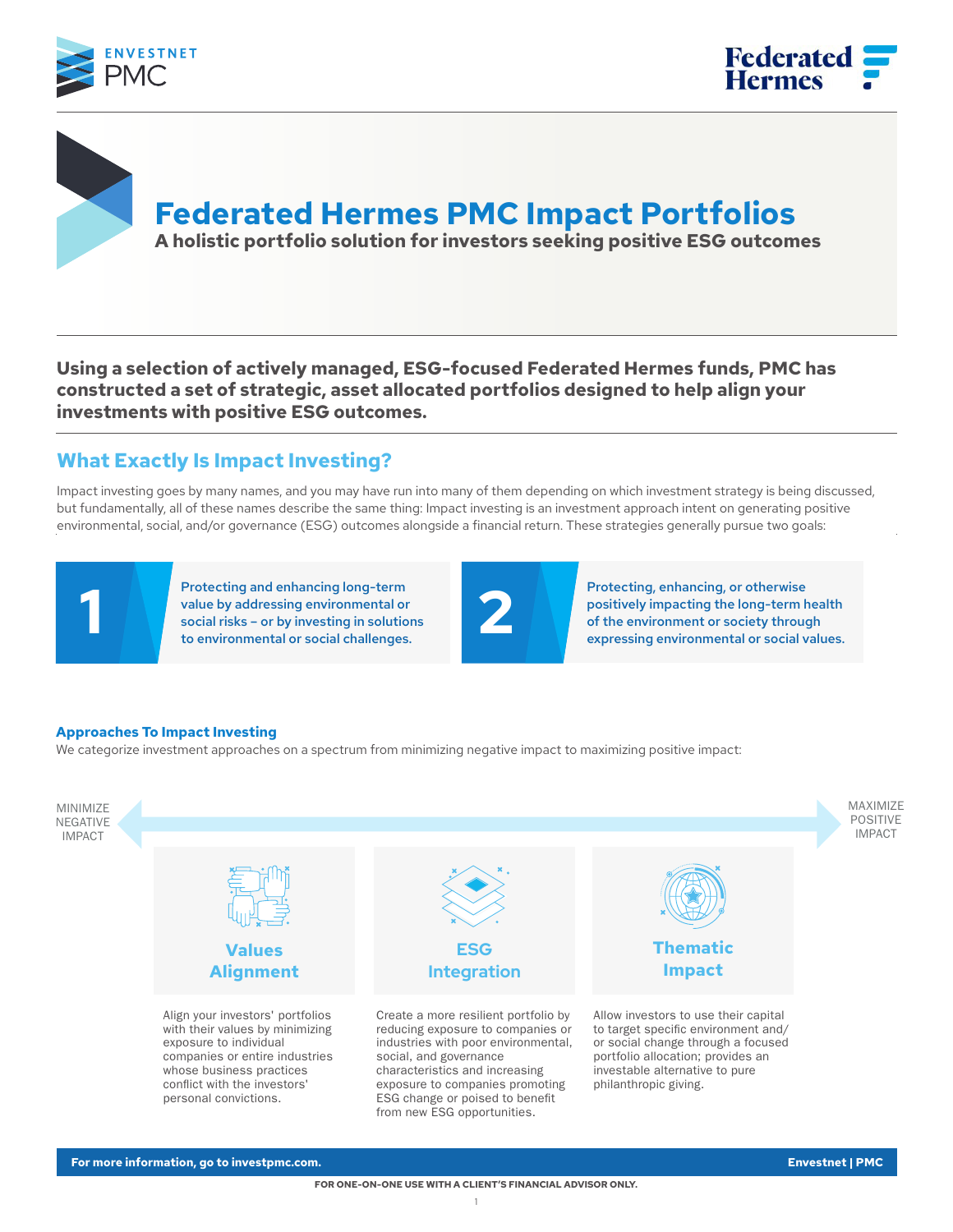### **Federated Hermes PMC Impact Portfolios**

**A holistic portfolio solution for investors seeking positive ESG outcomes**

## **Envestnet | PMC – Leaders In Impact Investing**

At Envestnet | PMC, Financial Wellness means more than just meeting your financial goals – it's also about reflecting on the impact you want your wealth to have on the world. As investors seek positive environmental and social impact alongside competitive financial return, impact investing has accelerated into the mainstream. By supporting the \$33.3B of ESG & Impact investing assets on the Envestnet platform, including the \$343M managed by our own portfolio management team, we are the backbone of one of the largest and most innovative marketplaces for solutions that align your portfolio with your values.<sup>1</sup>

#### **5 Essentials of Impact Investing**

Envestnet provides expertise across five key areas of impact:



**Research** Rigorous and disciplined due diligence uncovers

impact managers



### **Portfolio Solutions**

Portfolios built on forward-looking capital markets assumptions and asset allocation methodology

#### **Practice Management**

Thought leadership and educational resources



#### **Overlay** Application of impact screens to client portfolios



#### **Reporting**

Innovative quarterly reports describe a strategy's quantitative and qualitative performance

#### **Qualitative Research Process**

Envestnet | PMC's research team identifies best-in-class ESG focused third-party investment strategies. Each strategy adheres to our traditional due diligence rigor, and also meets a higher level of ESG criteria.

It is through this ESG due diligence process that we identified Federated Hermes as a strong partner, with extensive experience in ESG integration and stewardship.



1. As of June 30, 2021

**For more information, go to investpmc.com. Envestnet | PMC**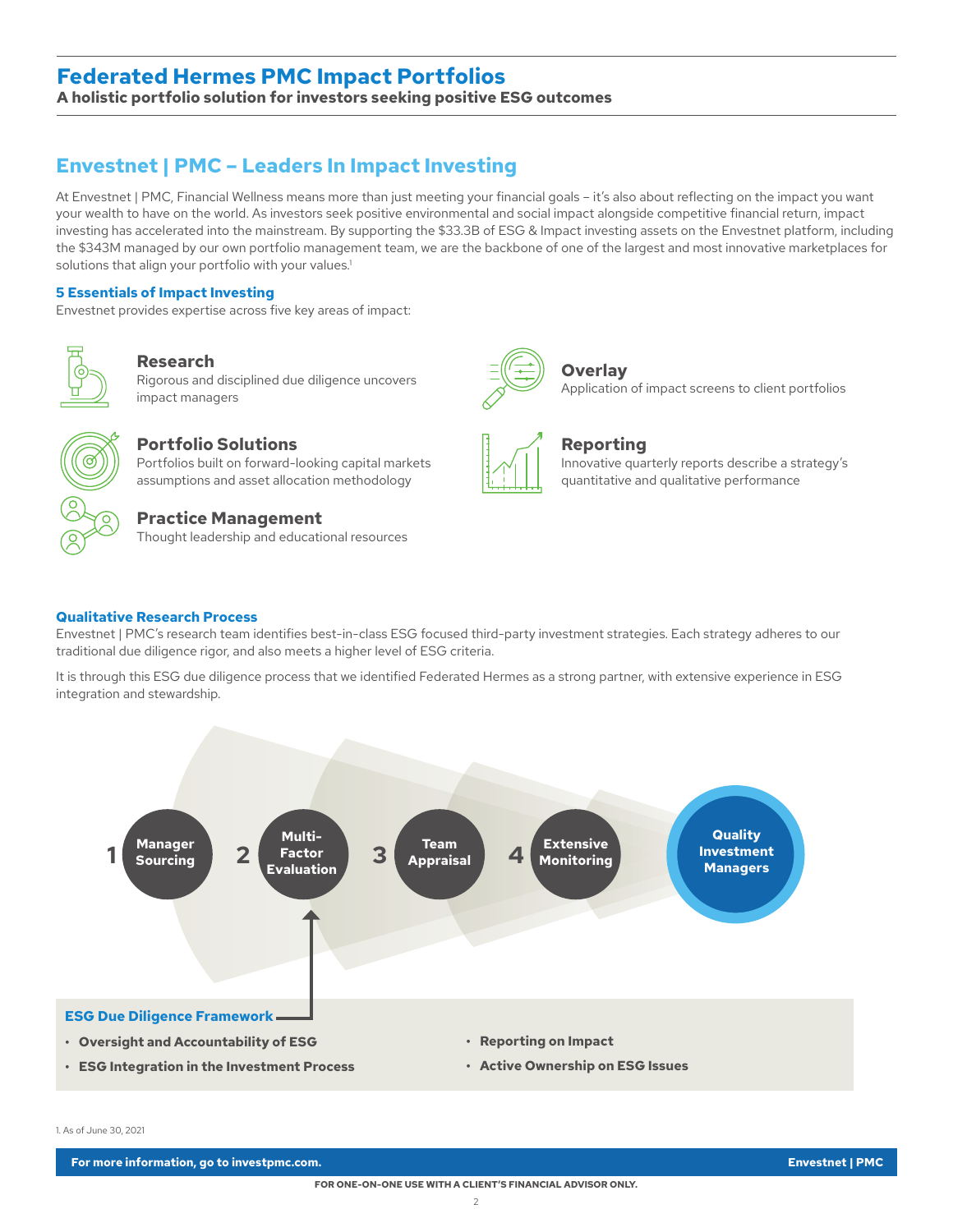### **Federated Hermes PMC Impact Portfolios**

**A holistic portfolio solution for investors seeking positive ESG outcomes**

## **Federated Hermes - Pioneering Work In Responsibility And Engagement**

Federated Hermes is guided by the conviction that responsible investing is the best way to create long-term wealth. They provide specialized capabilities across equity, fixed income, and private markets, in addition to multi-asset strategies and proven liquidity-management solutions. Through their world-leading stewardship services, Federated Hermes engages companies on strategic and sustainability concerns to promote investors' long-term performance and fiduciary interests. Their goals are to help individuals invest and retire better, to help clients achieve better risk-adjusted returns, and to contribute to positive outcomes in the wider world.



## **EOS At Federated Hermes**

#### **Stewardship & Engagement EOS**

- EOS established in 2004
- Heritage of responsible ownership activities since the 1990s
- Pioneered responsible investment and corporate governance advisory services globally
- Market-leading in the field of stewardship and the benefits of shareholder engagement
- Engagement model often cited as a best practice example as to how asset managers should engage actively with the companies in which they invest\*

| <b>Services</b>                 | <b>Public Equity</b> | <b>Corporate Bonds</b> | <b>Private Equity</b> |
|---------------------------------|----------------------|------------------------|-----------------------|
| Intelligent Voting              |                      |                        |                       |
| Corporate Engagement            |                      |                        |                       |
| <b>Public Policy Engagement</b> |                      |                        |                       |
| UN PRI                          |                      |                        |                       |



As of December 31, 2020

\*Source: BofA Merrill Lynch US Equity & US Quant Strategy based on 2018 Institutional Factor Survey